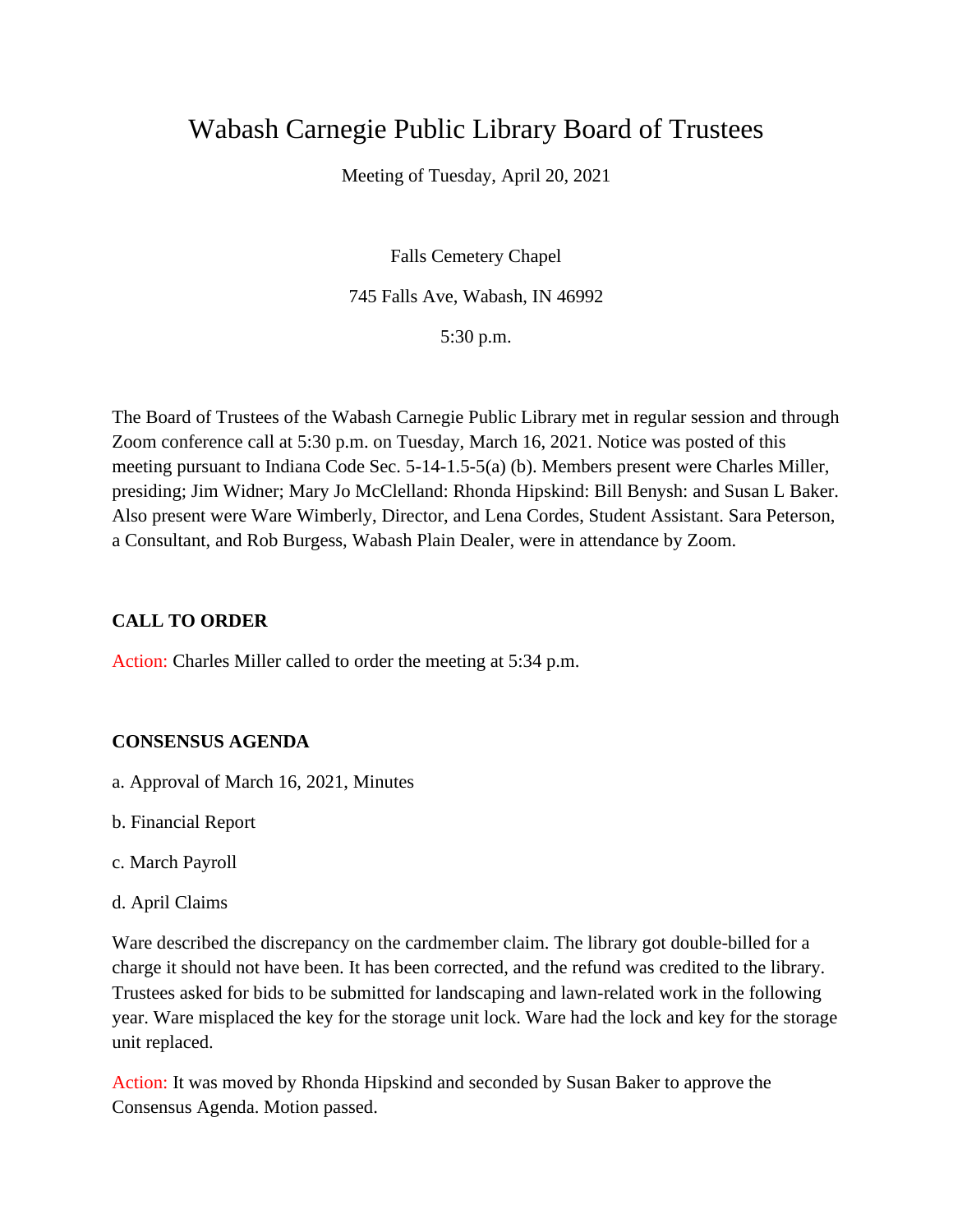# **PRESIDENT'S REPORT**

No report.

# **COMMITTEE REPORT**

Park Board is preparing for summer work but no other report.

#### **NEW BUSINESS**

#### Copier Lease

The upstairs copier lease is up. Ware has communicated with Perry ProTech and CPI/Xerox about leasing a new copier. Ware has also asked both companies to replace the current black and white copier downstairs with a color copier for Youth Services staff to utilize. Both Perry ProTech and CPI/Xerox offer comparative proposals on replacing the upstairs one that would involve a three-year lease and replacing the one downstairs, which is over eight years old.

There were two options the Board discussed from the proposals.

Options:

1. Replace the current Konica Minolta with a new model through Perry ProTech that provides a color copy option with additional features with a three-year lease. The current one upstairs would replace the black and white copier downstairs with just a maintenance agreement.

# OR

1. Replace the current Konica Minolta with a new Xerox machine through CPI with a threeyear lease and then replace the one downstairs with a quality used copier that makes color prints through CPI.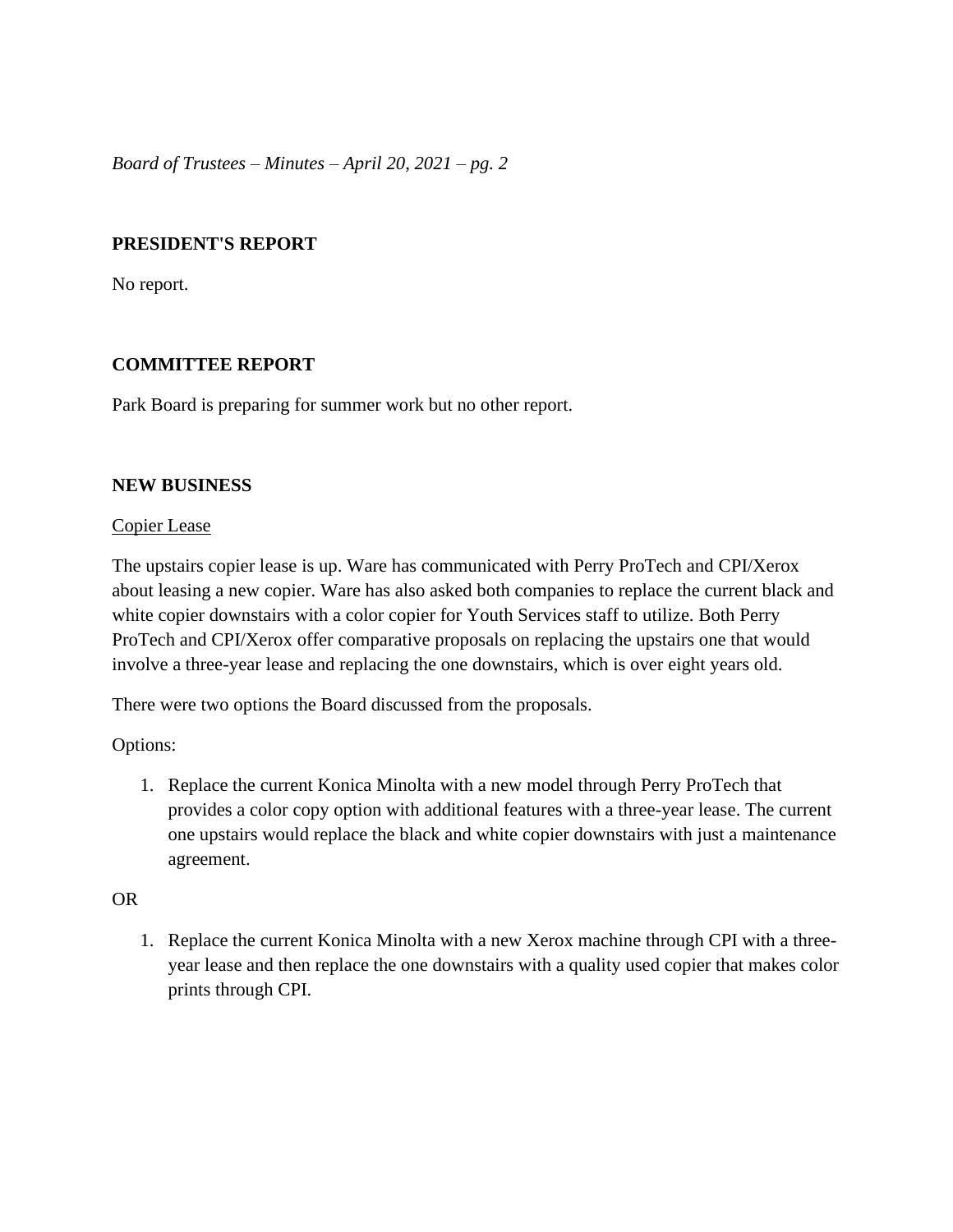The projected costs of both options over three years are very similar and come out over \$17,000.00.

Both proposals have machines with identical features such as 45 ppm speed, large capacity tray, scanner, etc.

Reviews from other customers including Wabash County Government and Milliner Printing, recommended both brands respectfully. Some staff found the Xerox copier easier to handle, while others have not had any difficulties with the Perry Protech copier. Due to the comparative pricing and staff's familiarity with the Perry Protech machines, it was decided to proceed with the Perry Protech quote for both upstairs and downstairs copiers.

Action: It was moved by Bill Benysh and seconded by Mary Jo McClelland to proceed with the Perry ProTech quote for a new copier and lease and replacing the current one downstairs with the one upstairs. Motion carried.

# Circulation Policy

Ware presented a revised Circulation Policy to the Library Board that include board games that patrons can check out. The games will be introduced with the summer reading program.

It is a retro-type approach to new material: they can be checked out for three weeks; have a dollar-a-day per late fine; cannot be reserved; and can be checked out by patrons 14 and older. Losing any parts of the game will make it overdue. A trustee suggested using a scale to weight the games on return in place to determine if parts are missing. The library has acquired 16 board games that will be on the shelving along the East Wall.

Action: It was moved by Rhonda Hipskind and seconded by Susan L. Baker to approve the revised Circulation Policy. Motion carried.

# **DIRECTOR'S REPORT/ADMINISTRATIVE UPDATE**

#### Facemasks

Trustees discussed the current facemask requirement and if they wanted to change from "required" to "strongly advised". Although more people are getting the vaccine and county metrics are down, it was a general census of the board that we should maintain that requirement for the time being.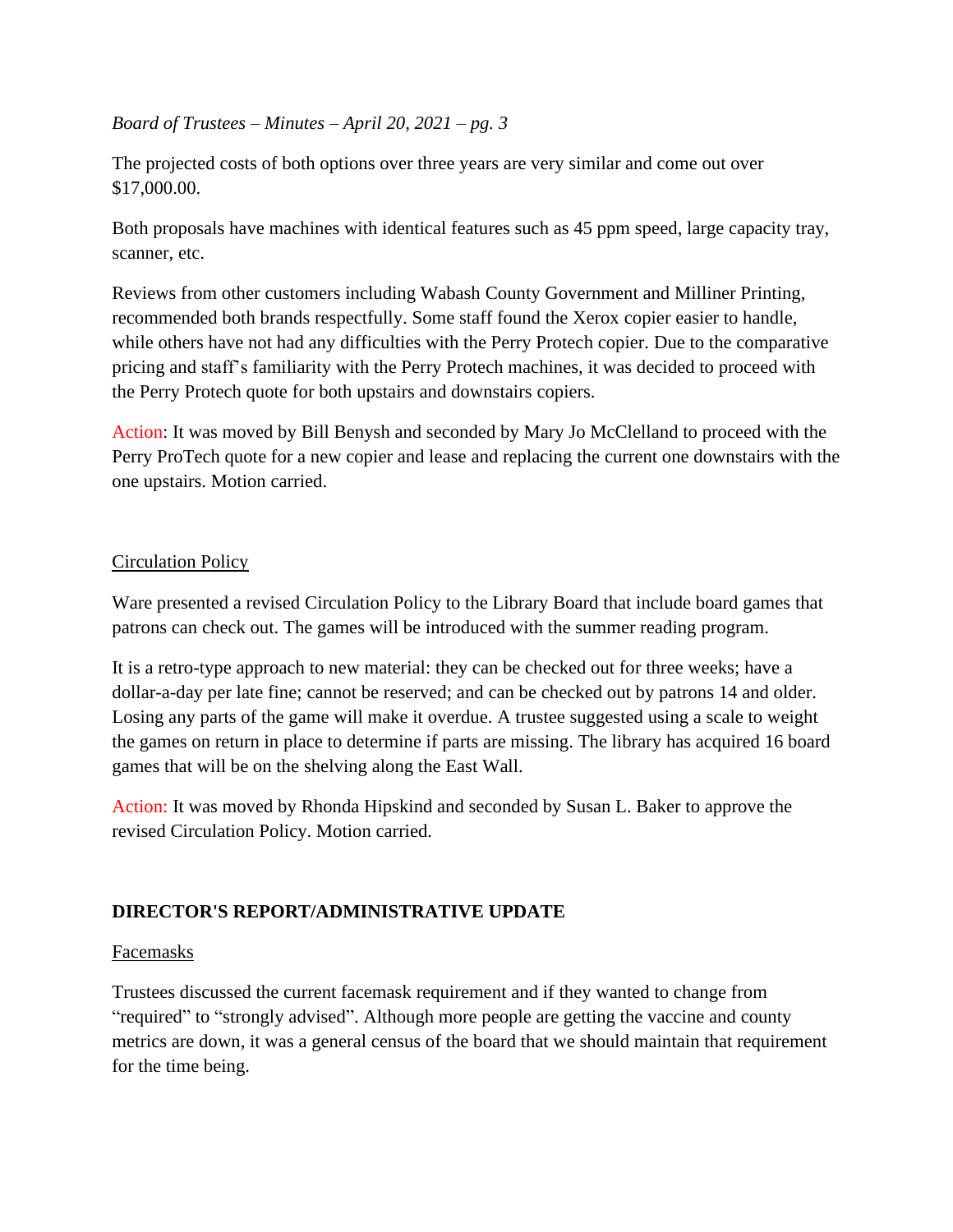Ware communicated with Dr. James Roe of the Wabash County Health Department who recommended the library continue to require patrons to wear masks. Trustees agreed not to change the requirement and revisit it in May.

### Reimbursement Direction

Trustees discussed the current Reimbursement policy for Continuing Education Policy in regards to certification purposes. One team member is planning to start graduate school in library science in May. Currently, there are two avenues in terms of higher education schools for library science, and one will no longer be in place starting in 2022. Ivy Tech is phrasing out its online library science courses, and Indiana University would be the only school offering library science. The tuition costs for Ivy Tech are much lower than for Indiana University's courses. Certification requirements for particular positions might change if the library goes from a class B library to a class C library I the city's population goes below 10,000. Trustees asked if the Board had already approved to go with the Ivy Tech amount for reimbursement. Ware check the past Minutes on that question. Ware will look back at the Minutes and let the Board know.

#### Bettie B Wimberley Estate

The library is awaiting word on the amount of the gift to the library. Per legal counsel, the library should know within the next few weeks. Once notified, Ware will communicate to the Board.

# Foot Traffic

One effect of the pandemic has been slowing down of patrons traffic and less activity general in the library building. It has been concerning, but Ware has seen a little bit of a pick-up as things have started to open up in the community.

# CD Maturing in May (E. Pearson Investments)

The library has a CD that will mature on May 24 as part of its E. Pearson Fund. Ware will look to check banking rates for the May Board meeting.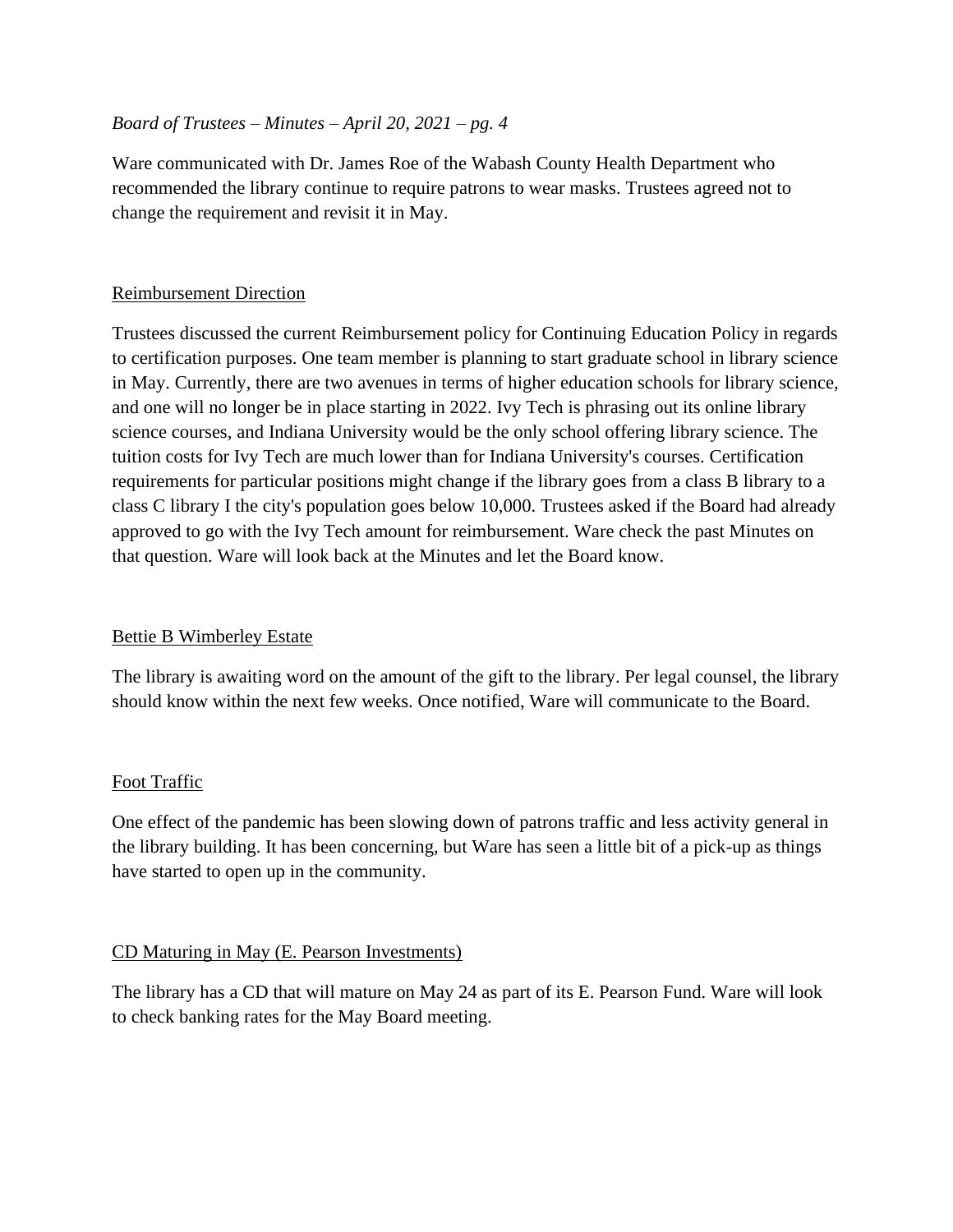#### Long-Range Plan and Evaluations

Ware and Sara Peterson are working on Long-Range Plan with looking to revise and extend to 2024. The Board decided to review the revised draft at the May meeting. Once completed, Sara and Ware will plan to focus on evaluations and performance reviews. Sara went over the plan's proposed changes in detail, particularly in terms of adjustments to the plan's six goals and data. Accomplishments and lessons learned during the pandemic were also included.

#### Policy for Electronic Meetings

Sara Peterson provided an update on recent legislation for electronic meetings passed by the Indiana General Assembly and signed by Governor Holcomb. The new law allows taxpayersupported entities such as public libraries to have virtual meetings and set a policy for their limitations. Ware will need to work on the policy immediately in time for the May meeting.

#### Stain Glass and Dome

A representative from Bovard Studio, Inc., which specializes in stain glass, came to look at the library's dome. The representative raised some concerns regarding the dome's possible structural weakness. The representative asked if Bovard Studio could send a quote to clean and repair the stained glass. Ware will send the quote to the board once received.

#### **OTHER**

A trustee inquired about the current status of the Farlow property. There has been no communication from Dr. Farlow to the library's lawyer as far as Ware is aware since the completed appraisal.

#### **ADJOURNMENT**

Action: It was moved by Bill Benysh and seconded Susan L. Baker to adjourn the meeting at 6:26 p.m. Motion passed.